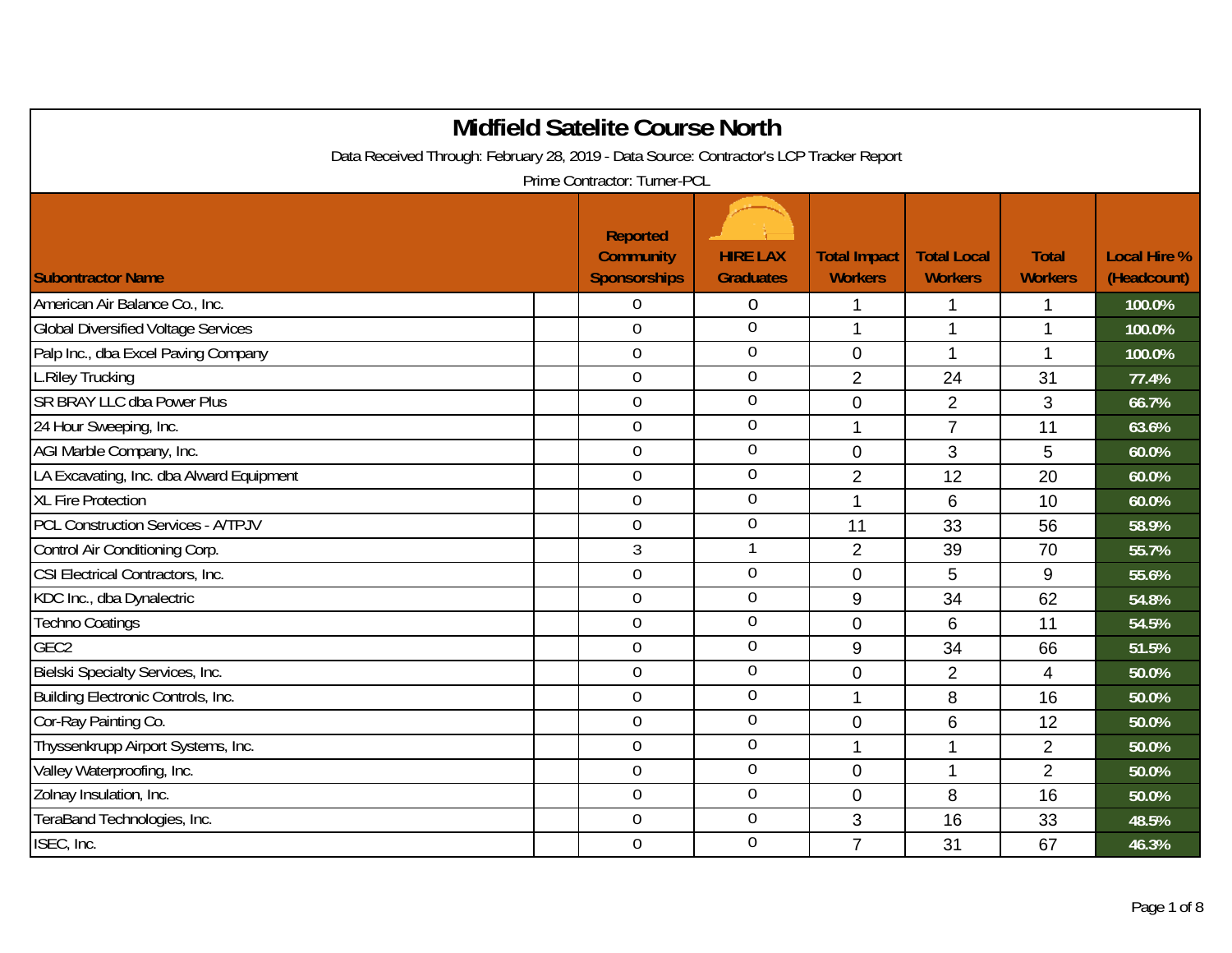| <b>Midfield Satelite Course North</b><br>Data Received Through: February 28, 2019 - Data Source: Contractor's LCP Tracker Report<br>Prime Contractor: Turner-PCL |            |                                                            |                                     |                                       |                                      |                                |                                    |  |
|------------------------------------------------------------------------------------------------------------------------------------------------------------------|------------|------------------------------------------------------------|-------------------------------------|---------------------------------------|--------------------------------------|--------------------------------|------------------------------------|--|
| <b>Subontractor Name</b>                                                                                                                                         |            | <b>Reported</b><br><b>Community</b><br><b>Sponsorships</b> | <b>HIRE LAX</b><br><b>Graduates</b> | <b>Total Impact</b><br><b>Workers</b> | <b>Total Local</b><br><b>Workers</b> | <b>Total</b><br><b>Workers</b> | <b>Local Hire %</b><br>(Headcount) |  |
| Alameda Construction Services, Inc.                                                                                                                              |            | $\theta$                                                   | 0                                   | 1                                     | 6                                    | 13                             | 46.2%                              |  |
| <b>Glow Electric</b>                                                                                                                                             |            | $\mathbf 0$                                                | 0                                   | 3                                     | 6                                    | 13                             | 46.2%                              |  |
| California Earth Transport, Inc.                                                                                                                                 |            | $\mathbf 0$                                                | $\overline{0}$                      | 13                                    | 68                                   | 154                            | 44.2%                              |  |
| Environmental Construction Group, Inc.                                                                                                                           |            | $\boldsymbol{0}$                                           | 0                                   | $\mathbf 1$                           | 11                                   | 25                             | 44.0%                              |  |
| Courtney Inc.                                                                                                                                                    |            | $\overline{0}$                                             | $\overline{0}$                      | $\overline{0}$                        | 3                                    | $\overline{7}$                 | 42.9%                              |  |
| Rosendin Electric Inc                                                                                                                                            | <b>NEW</b> | $\mathbf 0$                                                | $\mathbf 0$                         | 1                                     | 3                                    | $\overline{7}$                 | 42.9%                              |  |
| Safe Scaffolding                                                                                                                                                 |            | $\mathbf 0$                                                | 0                                   | $\overline{4}$                        | 9                                    | 21                             | 42.9%                              |  |
| West Coast Firestopping, Inc.                                                                                                                                    |            | $\overline{0}$                                             | $\overline{0}$                      | 1                                     | 3                                    | $\overline{7}$                 | 42.9%                              |  |
| <b>Taft Electric Company</b>                                                                                                                                     |            | $\boldsymbol{0}$                                           | $\boldsymbol{0}$                    | $\overline{7}$                        | 16                                   | 38                             | 42.1%                              |  |
| Direct AV                                                                                                                                                        |            | $\boldsymbol{0}$                                           | 0                                   | $\overline{2}$                        | 5                                    | 12                             | 41.7%                              |  |
| Helix Electric, Inc.                                                                                                                                             |            | $\mathbf{1}$                                               | 1                                   | 13                                    | 70                                   | 168                            | 41.7%                              |  |
| <b>SE Pipeline Construction</b>                                                                                                                                  |            | $\mathbf 0$                                                | $\mathbf 0$                         | $\mathbf 1$                           | $\overline{7}$                       | 17                             | 41.2%                              |  |
| <b>Top End Constructors</b>                                                                                                                                      |            | $\overline{0}$                                             | $\overline{0}$                      | $\overline{0}$                        | 9                                    | 22                             | 40.9%                              |  |
| Conti Corporation                                                                                                                                                |            | $\overline{0}$                                             | 0                                   | $\Omega$                              | 6                                    | 15                             | 40.0%                              |  |
| Murrco Construction, Inc.                                                                                                                                        |            | $\mathbf{1}$                                               | $\mathbf 0$                         | 3                                     | 16                                   | 40                             | 40.0%                              |  |
| PCL Construction B- Tunnel/Concrete                                                                                                                              |            | $\mathbf{1}$                                               | 4                                   | 3                                     | 10                                   | 25                             | 40.0%                              |  |
| <b>Comet Electric</b>                                                                                                                                            |            | $\overline{0}$                                             | $\overline{0}$                      | 1                                     | 15                                   | 38                             | 39.5%                              |  |
| Infinity Drywall Contracting, Inc.                                                                                                                               |            | $\mathbf{1}$                                               | 1                                   | $\mathbf{0}$                          | 5                                    | 13                             | 38.5%                              |  |
| Steve Bubalo Construction Co.                                                                                                                                    |            | 4                                                          | 0                                   | 5                                     | 13                                   | 34                             | 38.2%                              |  |
| <b>Farwest Insulation Contracting</b>                                                                                                                            |            | $\mathbf 0$                                                | 0                                   | $\overline{2}$                        | 3                                    | 8                              | 37.5%                              |  |
| Alert Insulation Co., Inc.                                                                                                                                       |            | $\mathbf 0$                                                | 0                                   | $\overline{1}$                        | $\overline{7}$                       | 19                             | 36.8%                              |  |
| San-Mar Construction Co., Inc.                                                                                                                                   |            | $\overline{4}$                                             | 0                                   | 3                                     | 32                                   | 87                             | 36.8%                              |  |
| Blue Iron Foundations & Shoring LLC                                                                                                                              |            | $\overline{0}$                                             | $\boldsymbol{0}$                    | $\overline{2}$                        | 4                                    | 11                             | 36.4%                              |  |
| Coast Insulation Contractor, Inc. dba Coast Building Products                                                                                                    |            | $\mathbf 0$                                                | 0                                   | $\Omega$                              | 4                                    | 11                             | 36.4%                              |  |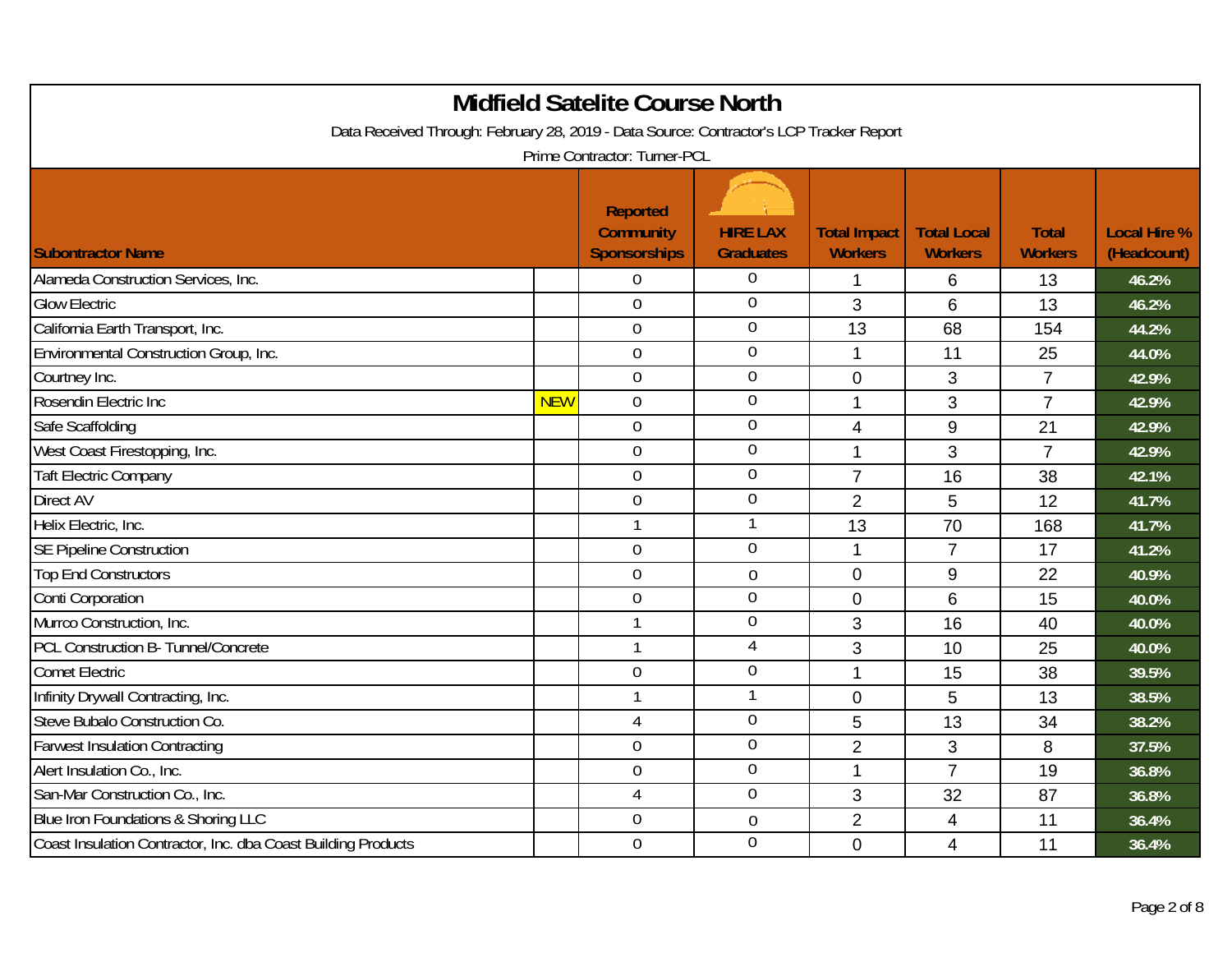| <b>Midfield Satelite Course North</b><br>Data Received Through: February 28, 2019 - Data Source: Contractor's LCP Tracker Report<br>Prime Contractor: Turner-PCL |            |                                                            |                                     |                                       |                                      |                                |                                    |  |
|------------------------------------------------------------------------------------------------------------------------------------------------------------------|------------|------------------------------------------------------------|-------------------------------------|---------------------------------------|--------------------------------------|--------------------------------|------------------------------------|--|
| <b>Subontractor Name</b>                                                                                                                                         |            | <b>Reported</b><br><b>Community</b><br><b>Sponsorships</b> | <b>HIRE LAX</b><br><b>Graduates</b> | <b>Total Impact</b><br><b>Workers</b> | <b>Total Local</b><br><b>Workers</b> | <b>Total</b><br><b>Workers</b> | <b>Local Hire %</b><br>(Headcount) |  |
| R&R Masonry, Inc.                                                                                                                                                |            | $\theta$                                                   | 0                                   | 1                                     | 9                                    | 25                             | 36.0%                              |  |
| <b>Tahlequah Steel</b>                                                                                                                                           |            | $\overline{0}$                                             | $\overline{0}$                      | 5                                     | 18                                   | 50                             | 36.0%                              |  |
| Penhall Company                                                                                                                                                  |            | $\mathbf 0$                                                | $\overline{0}$                      | $\overline{2}$                        | 20                                   | 56                             | 35.7%                              |  |
| Vellutini Corp dba Royal Electric Company                                                                                                                        |            | $\boldsymbol{0}$                                           | $\boldsymbol{0}$                    | $\mathbf 1$                           | 10                                   | 28                             | 35.7%                              |  |
| Bagatelos Glass Systems, Inc.                                                                                                                                    |            | $\mathfrak{Z}$                                             |                                     | 1                                     | 12                                   | 35                             | 34.3%                              |  |
| NorthStar Contracting Group, Inc.                                                                                                                                |            | $\mathbf 0$                                                | $\boldsymbol{0}$                    | $\overline{0}$                        | 12                                   | 35                             | 34.3%                              |  |
| Saddleback Waterproofing                                                                                                                                         |            | $\boldsymbol{0}$                                           | $\overline{0}$                      | $\overline{2}$                        | 12                                   | 35                             | 34.3%                              |  |
| Anning-Johnson Company                                                                                                                                           |            | $\mathbf{1}$                                               | $\overline{0}$                      | 5                                     | 17                                   | 50                             | 34.0%                              |  |
| Martinez Steel Corporation                                                                                                                                       |            | $\mathbf 0$                                                | $\boldsymbol{0}$                    | $\mathbf{1}$                          | 25                                   | 74                             | 33.8%                              |  |
| Air Conditioning Control Systems, Inc.                                                                                                                           | <b>NEW</b> | $\boldsymbol{0}$                                           | $\overline{0}$                      | $\mathbf 0$                           | $\mathbf{1}$                         | 3                              | 33.3%                              |  |
| Northwest Excavating, Inc.                                                                                                                                       |            | $\overline{0}$                                             | $\overline{0}$                      | $\overline{0}$                        | 1                                    | 3                              | 33.3%                              |  |
| South Coast Specialty Construction                                                                                                                               |            | $\mathbf 0$                                                | $\boldsymbol{0}$                    | $\overline{0}$                        | 3                                    | 9                              | 33.3%                              |  |
| Upland Contracting, Inc.                                                                                                                                         |            | $\overline{0}$                                             | $\mathbf 0$                         | $\Omega$                              | $\overline{2}$                       | 6                              | 33.3%                              |  |
| <b>Granite Construction Company</b>                                                                                                                              |            | $\overline{4}$                                             | 1                                   | 23                                    | 100                                  | 303                            | 33.0%                              |  |
| Best Contracting Services, Inc.                                                                                                                                  |            | $\boldsymbol{0}$                                           | $\boldsymbol{0}$                    | 8                                     | 46                                   | 143                            | 32.2%                              |  |
| RJ&J Construction, Inc.                                                                                                                                          |            | $\boldsymbol{0}$                                           | $\overline{0}$                      | 3                                     | 9                                    | 28                             | 32.1%                              |  |
| Cowelco                                                                                                                                                          |            | $\overline{1}$                                             | $\overline{0}$                      | $\overline{2}$                        | 8                                    | 25                             | 32.0%                              |  |
| Gonsalves & Santucci dba Conco                                                                                                                                   |            | $\boldsymbol{0}$                                           | $\mathbf 0$                         | 14                                    | 102                                  | 319                            | 32.0%                              |  |
| Concrete Coring Company                                                                                                                                          |            | $\overline{0}$                                             | $\overline{0}$                      | 1                                     | $\overline{7}$                       | 22                             | 31.8%                              |  |
| Malcolm Drilling Co., Inc.                                                                                                                                       |            | $\mathbf 0$                                                | $\overline{0}$                      | $\overline{4}$                        | 20                                   | 63                             | 31.7%                              |  |
| McGuire Contracting, Inc.                                                                                                                                        |            | $\overline{2}$                                             |                                     | 8                                     | 61                                   | 193                            | 31.6%                              |  |
| Crown Fence Co.                                                                                                                                                  |            | $\boldsymbol{0}$                                           | $\boldsymbol{0}$                    | 1                                     | 13                                   | 42                             | 31.0%                              |  |
| Premier Tile & Marble                                                                                                                                            |            | $\overline{0}$                                             | 0                                   | 1                                     | $\overline{7}$                       | 23                             | 30.4%                              |  |
| <b>Griffith Company</b>                                                                                                                                          |            | $\overline{2}$                                             | $\mathbf 0$                         | 12                                    | 57                                   | 189                            | 30.2%                              |  |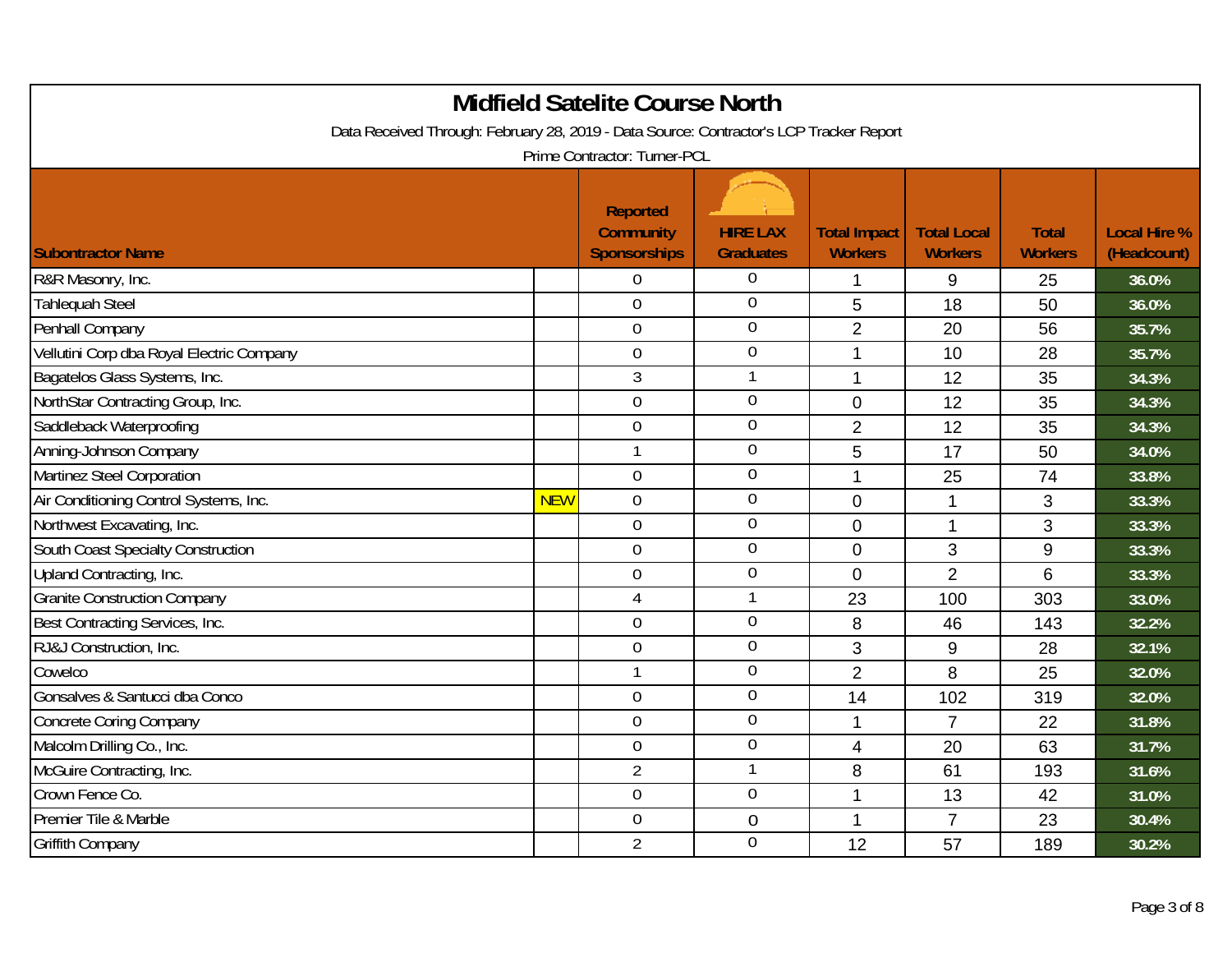| <b>Midfield Satelite Course North</b><br>Data Received Through: February 28, 2019 - Data Source: Contractor's LCP Tracker Report<br>Prime Contractor: Turner-PCL |                                                            |                                     |                                       |                                      |                                |                                    |  |  |  |
|------------------------------------------------------------------------------------------------------------------------------------------------------------------|------------------------------------------------------------|-------------------------------------|---------------------------------------|--------------------------------------|--------------------------------|------------------------------------|--|--|--|
| <b>Subontractor Name</b>                                                                                                                                         | <b>Reported</b><br><b>Community</b><br><b>Sponsorships</b> | <b>HIRE LAX</b><br><b>Graduates</b> | <b>Total Impact</b><br><b>Workers</b> | <b>Total Local</b><br><b>Workers</b> | <b>Total</b><br><b>Workers</b> | <b>Local Hire %</b><br>(Headcount) |  |  |  |
| <b>Gerdau Reinforcing Steel</b>                                                                                                                                  | 4                                                          | 0                                   | 8                                     | 42                                   | 140                            | 30.0%                              |  |  |  |
| Mike Zarp, Inc.                                                                                                                                                  | $\overline{0}$                                             | 0                                   | 3                                     | 12                                   | 40                             | 30.0%                              |  |  |  |
| Otis Elevator Company                                                                                                                                            | $\boldsymbol{0}$                                           | 0                                   | $\overline{4}$                        | 28                                   | 94                             | 29.8%                              |  |  |  |
| Borbon, Inc.                                                                                                                                                     | $\overline{0}$                                             | $\overline{0}$                      | 3                                     | 10                                   | 34                             | 29.4%                              |  |  |  |
| Machado & Sons Construction, Inc.                                                                                                                                | $\mathbf 0$                                                | $\overline{0}$                      | 1                                     | $\overline{2}$                       | $\overline{7}$                 | 28.6%                              |  |  |  |
| Martin Bros./Marcowall, Inc.                                                                                                                                     | $\mathbf 0$                                                | 0                                   | $\overline{1}$                        | $\overline{2}$                       | $\overline{7}$                 | 28.6%                              |  |  |  |
| Pan-Pacific Mechanical                                                                                                                                           | $\mathbf 0$                                                | 0                                   | $\overline{0}$                        | 6                                    | 21                             | 28.6%                              |  |  |  |
| Silverado Tile and Stone, Inc.                                                                                                                                   | $\mathbf 0$                                                | 0                                   | $\Omega$                              | $\overline{2}$                       | $\overline{7}$                 | 28.6%                              |  |  |  |
| Southwest Steel of California, Inc.                                                                                                                              | $\mathbf 0$                                                | 0                                   | $\mathbf{1}$                          | 12                                   | 43                             | 27.9%                              |  |  |  |
| <b>Wolverine Fire Protection Co</b>                                                                                                                              | $\mathbf{1}$                                               | $\overline{4}$                      | 6                                     | 10                                   | 36                             | 27.8%                              |  |  |  |
| Allied Steel Co., Inc.                                                                                                                                           | $\mathbf{1}$                                               | 1                                   | 4                                     | 18                                   | 66                             | 27.3%                              |  |  |  |
| <b>LNA Concrete Structures, Inc.</b>                                                                                                                             | $\mathbf 0$                                                | $\overline{0}$                      | $\overline{2}$                        | 6                                    | 22                             | 27.3%                              |  |  |  |
| <b>NOR-CAL Pipeline Services</b>                                                                                                                                 | $\mathbf 0$                                                | 0                                   | 1                                     | 11                                   | 41                             | 26.8%                              |  |  |  |
| McDonough Construction Rentals, Inc.                                                                                                                             | $\mathbf 0$                                                | 0                                   | $\overline{0}$                        | 4                                    | 15                             | 26.7%                              |  |  |  |
| Muhlhauser Steel, Inc.                                                                                                                                           | $\mathbf 0$                                                | $\overline{0}$                      | $\overline{2}$                        | 11                                   | 42                             | 26.2%                              |  |  |  |
| Performance Contracting, Inc.                                                                                                                                    | $\mathbf 0$                                                | $\overline{0}$                      | 17                                    | 52                                   | 203                            | 25.6%                              |  |  |  |
| <b>Shoring Engineers</b>                                                                                                                                         | $\overline{0}$                                             | $\overline{0}$                      | 3                                     | 34                                   | 133                            | 25.6%                              |  |  |  |
| Limbach Company LC                                                                                                                                               | $\mathbf 0$                                                | 0                                   | 5                                     | 29                                   | 114                            | 25.4%                              |  |  |  |
| A Power Sweeping, Inc.                                                                                                                                           | $\mathbf 0$                                                | 0                                   | $\overline{0}$                        | 1                                    | $\overline{4}$                 | 25.0%                              |  |  |  |
| <b>Applied Engineering Concepts</b>                                                                                                                              | $\overline{0}$                                             | 0                                   | $\overline{0}$                        | $\overline{2}$                       | 8                              | 25.0%                              |  |  |  |
| Karcher Insulation, Inc.                                                                                                                                         | $\overline{2}$                                             | $\mathbf{1}$                        | $\mathbf{1}$                          | 1                                    | $\overline{4}$                 | 25.0%                              |  |  |  |
| Kellar Sweeping, Inc.                                                                                                                                            | $\mathbf 0$                                                | $\overline{0}$                      | $\mathbf 0$                           | 1                                    | $\overline{4}$                 | 25.0%                              |  |  |  |
| KM3N-B dba Terra-Petra                                                                                                                                           | $\overline{0}$                                             | 0                                   | $\overline{0}$                        | 1                                    | $\overline{4}$                 | 25.0%                              |  |  |  |
| Nold's Equipment                                                                                                                                                 | $\mathbf 0$                                                | 0                                   | 1                                     | 1                                    | $\overline{4}$                 | 25.0%                              |  |  |  |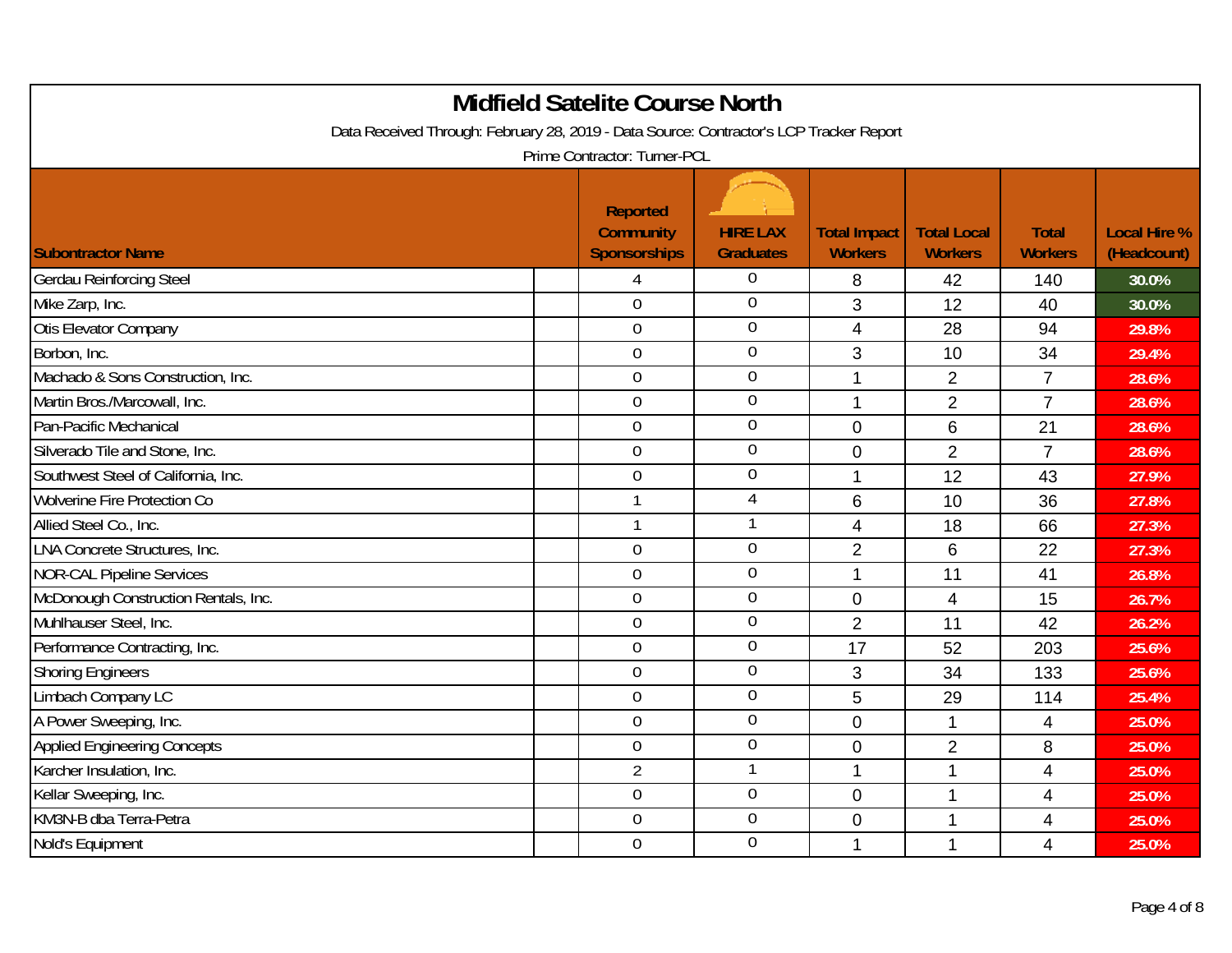| <b>Midfield Satelite Course North</b><br>Data Received Through: February 28, 2019 - Data Source: Contractor's LCP Tracker Report<br>Prime Contractor: Turner-PCL |                                                            |                                     |                                       |                                      |                                |                                    |  |  |
|------------------------------------------------------------------------------------------------------------------------------------------------------------------|------------------------------------------------------------|-------------------------------------|---------------------------------------|--------------------------------------|--------------------------------|------------------------------------|--|--|
| <b>Subontractor Name</b>                                                                                                                                         | <b>Reported</b><br><b>Community</b><br><b>Sponsorships</b> | <b>HIRE LAX</b><br><b>Graduates</b> | <b>Total Impact</b><br><b>Workers</b> | <b>Total Local</b><br><b>Workers</b> | <b>Total</b><br><b>Workers</b> | <b>Local Hire %</b><br>(Headcount) |  |  |
| <b>PG Cutting Services</b>                                                                                                                                       | 3                                                          | 0                                   | $\mathbf 0$                           | $\overline{2}$                       | 8                              | 25.0%                              |  |  |
| Throop Lightweight Fill, Inc.                                                                                                                                    | $\overline{0}$                                             | 0                                   | $\overline{0}$                        | 1                                    | $\overline{4}$                 | 25.0%                              |  |  |
| <b>Brady Company</b>                                                                                                                                             | $\mathbf 0$                                                | 0                                   | $\overline{1}$                        | $\overline{7}$                       | 29                             | 24.1%                              |  |  |
| Merli Concrete Pumping                                                                                                                                           | $\mathbf 0$                                                | 0                                   | $\mathbf 0$                           | 4                                    | 17                             | 23.5%                              |  |  |
| Conco Pumping, Inc.                                                                                                                                              | $\overline{4}$                                             | 1                                   | 1                                     | 6                                    | 26                             | 23.1%                              |  |  |
| <b>Schuff Steel</b>                                                                                                                                              | $\overline{2}$                                             | 1                                   | $9\,$                                 | 45                                   | 195                            | 23.1%                              |  |  |
| Signature Flooring, Inc.                                                                                                                                         | $\mathbf 0$                                                | 0                                   | $\mathbf 0$                           | $\overline{2}$                       | 9                              | 22.2%                              |  |  |
| Bryton Engineering & Grading, Inc. dba Premiere                                                                                                                  | $\mathbf 0$                                                | $\overline{0}$                      | 1                                     | 6                                    | 28                             | 21.4%                              |  |  |
| Bill Carr Surveys, Inc.                                                                                                                                          | $\mathbf 0$                                                | 0                                   | $\mathbf 0$                           | 1                                    | 5                              | 20.0%                              |  |  |
| Commercial Scaffolding of CA, Inc.                                                                                                                               | $\boldsymbol{0}$                                           | $\mathbf 0$                         | $\mathbf 0$                           | $\overline{4}$                       | 20                             | 20.0%                              |  |  |
| GeoDesign, Inc.                                                                                                                                                  | $\overline{0}$                                             | 0                                   | $\overline{2}$                        | 3                                    | 15                             | 20.0%                              |  |  |
| TechCorr USA Management, LLC                                                                                                                                     | $\mathbf 0$                                                | $\mathbf 0$                         | $\mathbf 0$                           | 1                                    | 5                              | 20.0%                              |  |  |
| W.A. Rasic Construction Company, Inc.                                                                                                                            | $\mathbf 0$                                                | 0                                   | $\overline{0}$                        | 1                                    | 5                              | 20.0%                              |  |  |
| Crown Corr, Inc.                                                                                                                                                 | $\overline{0}$                                             | $\overline{0}$                      | 1                                     | 5                                    | 26                             | 19.2%                              |  |  |
| Orange County Plastering Company                                                                                                                                 | 9                                                          | 1                                   | 5                                     | 9                                    | 47                             | 19.1%                              |  |  |
| Blois Construction, Inc.                                                                                                                                         | $\overline{2}$                                             | 1                                   | $\mathbf{1}$                          | 9                                    | 48                             | 18.8%                              |  |  |
| <b>Austin Enterprise</b>                                                                                                                                         | $\overline{0}$                                             | $\overline{0}$                      | $\Omega$                              | 5                                    | 28                             | 17.9%                              |  |  |
| Bigge Crane and Rigging Co.                                                                                                                                      | $\boldsymbol{0}$                                           | 0                                   | $\overline{2}$                        | 3                                    | 17                             | 17.6%                              |  |  |
| Vertical Access, Inc.                                                                                                                                            | $\mathbf 0$                                                | 0                                   | 1                                     | 9                                    | 51                             | 17.6%                              |  |  |
| Karcher Interiors Systems, Inc.                                                                                                                                  | $\mathbf 0$                                                | 0                                   | 1                                     | $\overline{2}$                       | 12                             | 16.7%                              |  |  |
| Traffic Management, Inc.                                                                                                                                         | $\mathbf 0$                                                | 0                                   | $\mathbf 0$                           | 3                                    | 18                             | 16.7%                              |  |  |
| Martin Integrated                                                                                                                                                | $\mathbf 0$                                                | 0                                   | $\overline{0}$                        | 5                                    | 35                             | 14.3%                              |  |  |
| <b>RR Leonard Company</b>                                                                                                                                        | $\mathbf 0$                                                | $\mathbf 0$                         | $\overline{0}$                        | 1                                    | $\overline{7}$                 | 14.3%                              |  |  |
| Sterndahl Enterprises, Inc.                                                                                                                                      | $\mathbf 0$                                                | 0                                   | $\overline{2}$                        | 5                                    | 35                             | 14.3%                              |  |  |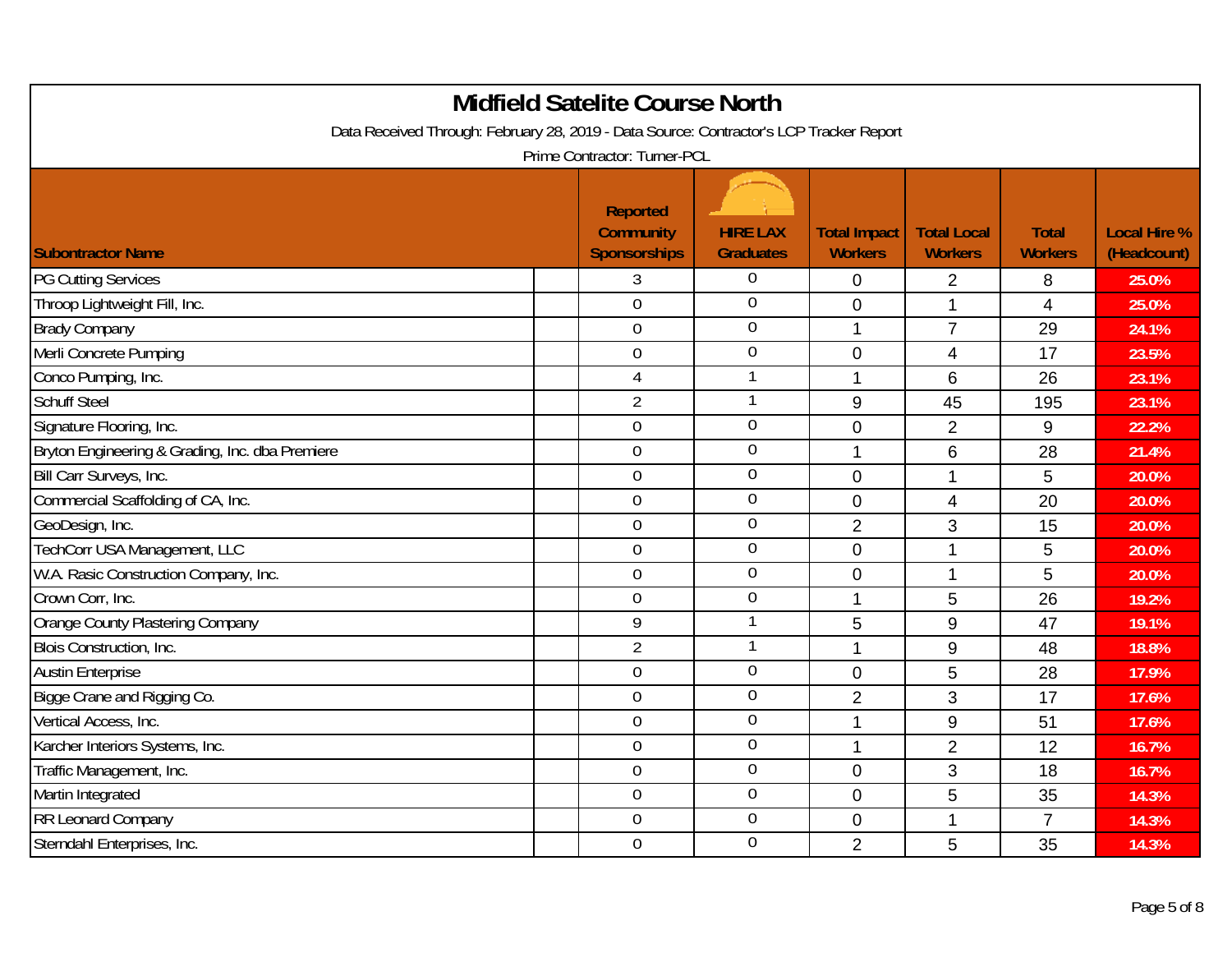| <b>Midfield Satelite Course North</b><br>Data Received Through: February 28, 2019 - Data Source: Contractor's LCP Tracker Report<br>Prime Contractor: Turner-PCL |            |                                                            |                                     |                                       |                                      |                                |                                    |  |
|------------------------------------------------------------------------------------------------------------------------------------------------------------------|------------|------------------------------------------------------------|-------------------------------------|---------------------------------------|--------------------------------------|--------------------------------|------------------------------------|--|
| <b>Subontractor Name</b>                                                                                                                                         |            | <b>Reported</b><br><b>Community</b><br><b>Sponsorships</b> | <b>HIRE LAX</b><br><b>Graduates</b> | <b>Total Impact</b><br><b>Workers</b> | <b>Total Local</b><br><b>Workers</b> | <b>Total</b><br><b>Workers</b> | <b>Local Hire %</b><br>(Headcount) |  |
| Ampco North, Inc.                                                                                                                                                |            | $\boldsymbol{0}$                                           | 0                                   | $\mathbf 0$                           | 1                                    | 8                              | 12.5%                              |  |
| Pfeiler & Associates Engineers, Inc.                                                                                                                             |            | $\overline{0}$                                             | 0                                   | $\overline{0}$                        | $\overline{2}$                       | 16                             | 12.5%                              |  |
| RJ Lalonde, Inc.                                                                                                                                                 |            | $\mathbf 0$                                                | 0                                   | $\overline{2}$                        | $\overline{2}$                       | 16                             | 12.5%                              |  |
| <b>Badger Daylighting</b>                                                                                                                                        |            | $\mathbf 0$                                                | $\boldsymbol{0}$                    | $\mathbf 0$                           | $\overline{2}$                       | 17                             | 11.8%                              |  |
| RMA Group, Inc.                                                                                                                                                  |            | $\mathbf 0$                                                | $\overline{0}$                      | 1                                     | 3                                    | 26                             | 11.5%                              |  |
| Savala Equipment Company, Inc.                                                                                                                                   |            | $\boldsymbol{0}$                                           | 0                                   | $\mathbf 0$                           | $\overline{2}$                       | 21                             | 9.5%                               |  |
| J.R. Construction                                                                                                                                                |            | $\mathbf 0$                                                | 0                                   | $\mathbf 0$                           | 1                                    | 11                             | 9.1%                               |  |
| Doty Bros. Construction Co.                                                                                                                                      |            | $\mathbf 0$                                                | 0                                   | 1                                     | 1                                    | 12                             | 8.3%                               |  |
| Murray Company                                                                                                                                                   |            | $\mathbf 0$                                                | 0                                   | $\mathbf 0$                           | 4                                    | 55                             | 7.3%                               |  |
| Reliable Construction Services, LLC                                                                                                                              |            | $\boldsymbol{0}$                                           | $\mathbf 0$                         | $\mathbf 0$                           | 1                                    | 14                             | 7.1%                               |  |
| United Riggers & Erectors, Inc.                                                                                                                                  |            | $\overline{0}$                                             | 0                                   | $\overline{0}$                        | 1                                    | 15                             | 6.7%                               |  |
| <b>Bragg Crane Service</b>                                                                                                                                       |            | $\mathbf 0$                                                | $\mathbf 0$                         | $\mathbf{0}$                          | 3                                    | 55                             | 5.5%                               |  |
| <b>Maxim Crane Works</b>                                                                                                                                         |            | $\mathbf 0$                                                | 0                                   | 1                                     | 1                                    | 20                             | 5.0%                               |  |
| <b>Addison Equipment Rental</b>                                                                                                                                  |            | $\overline{0}$                                             | 0                                   | $\mathbf 0$                           | $\overline{0}$                       | $\overline{2}$                 | 0.0%                               |  |
| Antigo Construction, Inc.                                                                                                                                        |            | $\boldsymbol{0}$                                           | $\boldsymbol{0}$                    | $\mathbf 0$                           | $\mathbf 0$                          | $\overline{2}$                 | 0.0%                               |  |
| ARS Construction Services, Inc. dba Concrete Cutting IntL.                                                                                                       |            | $\boldsymbol{0}$                                           | 0                                   | $\overline{0}$                        | $\mathbf 0$                          | $\overline{2}$                 | 0.0%                               |  |
| Ayala Boring, Inc.                                                                                                                                               |            | $\overline{0}$                                             | $\overline{0}$                      | $\Omega$                              | $\Omega$                             | 11                             | 0.0%                               |  |
| <b>BHC Crane, LLC</b>                                                                                                                                            |            | $\boldsymbol{0}$                                           | 0                                   | $\mathbf 0$                           | $\overline{0}$                       | 18                             | 0.0%                               |  |
| Cascade Drilling, LP                                                                                                                                             |            | $\mathbf 0$                                                | 0                                   | $\overline{0}$                        | $\mathbf 0$                          | 5                              | 0.0%                               |  |
| Cell Crete Corporation Inc                                                                                                                                       | <b>NEW</b> | $\mathbf 0$                                                | 0                                   | $\Omega$                              | $\overline{0}$                       | 8                              | 0.0%                               |  |
| Century Sweeping, Inc.                                                                                                                                           |            | $\mathbf 0$                                                | 0                                   | $\mathbf 0$                           | $\mathbf 0$                          | 3                              | 0.0%                               |  |
| Cindy Trump Inc., dba Lindy's Cold Planing                                                                                                                       |            | $\boldsymbol{0}$                                           | 0                                   | $\overline{0}$                        | $\overline{0}$                       | $\overline{2}$                 | 0.0%                               |  |
| <b>Connor Concrete Cutting and Coring</b>                                                                                                                        |            | $\mathbf 0$                                                | $\mathbf 0$                         | $\overline{0}$                        | $\overline{0}$                       | $\overline{7}$                 | 0.0%                               |  |
| Crane Rental Service, Inc.                                                                                                                                       |            | $\mathbf 0$                                                | $\overline{0}$                      | $\Omega$                              | $\Omega$                             | 38                             | 0.0%                               |  |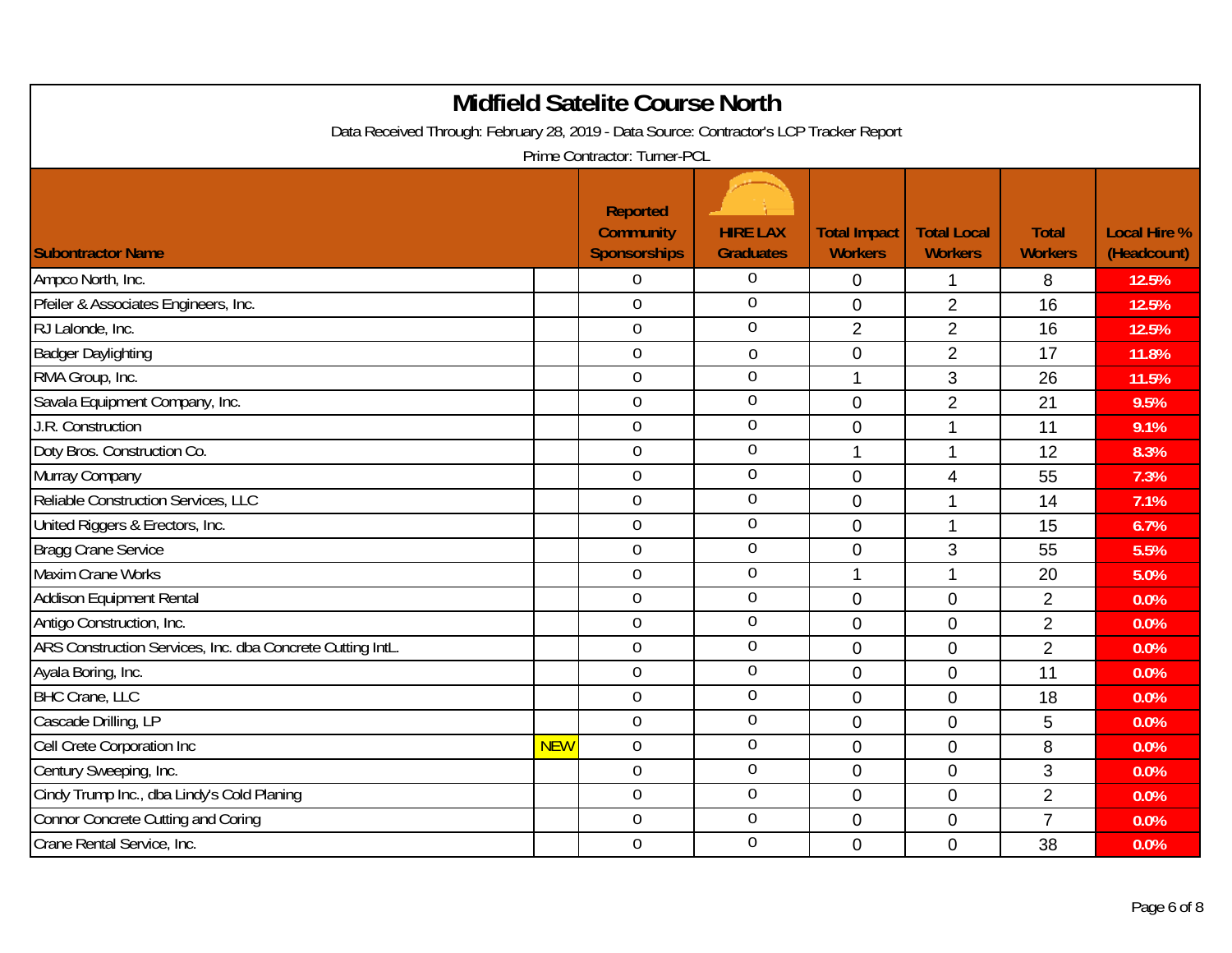| <b>Midfield Satelite Course North</b><br>Data Received Through: February 28, 2019 - Data Source: Contractor's LCP Tracker Report<br>Prime Contractor: Turner-PCL |            |                                                            |                                     |                                       |                                      |                                |                                    |  |
|------------------------------------------------------------------------------------------------------------------------------------------------------------------|------------|------------------------------------------------------------|-------------------------------------|---------------------------------------|--------------------------------------|--------------------------------|------------------------------------|--|
| <b>Subontractor Name</b>                                                                                                                                         |            | <b>Reported</b><br><b>Community</b><br><b>Sponsorships</b> | <b>HIRE LAX</b><br><b>Graduates</b> | <b>Total Impact</b><br><b>Workers</b> | <b>Total Local</b><br><b>Workers</b> | <b>Total</b><br><b>Workers</b> | <b>Local Hire %</b><br>(Headcount) |  |
| Dean's Certified Welding, Inc.                                                                                                                                   |            | $\Omega$                                                   | 0                                   | 0                                     | 0                                    | 15                             | 0.0%                               |  |
| Diversified Production Services, Inc.                                                                                                                            |            | $\overline{0}$                                             | 0                                   | $\overline{0}$                        | $\overline{0}$                       | 3                              | 0.0%                               |  |
| FasTrack Rentals, Inc.                                                                                                                                           |            | $\mathbf 0$                                                | 0                                   | $\overline{0}$                        | $\overline{0}$                       | $\overline{2}$                 | 0.0%                               |  |
| Fine Grade Equipment, Inc.                                                                                                                                       |            | $\boldsymbol{0}$                                           | 0                                   | $\mathbf 0$                           | $\mathbf 0$                          | 10                             | 0.0%                               |  |
| G and S Mechanical USA, Inc.                                                                                                                                     |            | $\mathbf 0$                                                | $\overline{0}$                      | $\overline{0}$                        | $\overline{0}$                       | 5                              | 0.0%                               |  |
| G&F Concrete Cutting, Inc.                                                                                                                                       |            | $\mathbf 0$                                                | $\mathbf 0$                         | $\Omega$                              | $\Omega$                             | 1                              | 0.0%                               |  |
| Golden State Boring & Pipe Jacking, Inc.                                                                                                                         |            | $\mathbf 0$                                                | 0                                   | $\overline{0}$                        | $\overline{0}$                       | $\overline{4}$                 | 0.0%                               |  |
| <b>Griffin Contract Dewatering, LLC</b>                                                                                                                          |            | $\overline{0}$                                             | 0                                   | $\overline{0}$                        | $\overline{0}$                       | 5                              | 0.0%                               |  |
| <b>JLM</b> Installation                                                                                                                                          |            | $\mathbf 0$                                                | 0                                   | $\mathbf{0}$                          | $\overline{0}$                       | 1                              | 0.0%                               |  |
| Karcher Firestopping, Inc.                                                                                                                                       |            | $\mathbf 0$                                                | $\mathbf 0$                         | $\overline{0}$                        | $\mathbf 0$                          | 1                              | 0.0%                               |  |
| Koppl Pipeline Services, Inc.                                                                                                                                    |            | $\boldsymbol{0}$                                           | $\overline{0}$                      | $\overline{0}$                        | $\mathbf 0$                          | $\overline{4}$                 | 0.0%                               |  |
| Matt Chlor, Inc.                                                                                                                                                 |            | $\mathbf{0}$                                               | $\mathbf 0$                         | $\Omega$                              | $\Omega$                             | 3                              | 0.0%                               |  |
| MB Professional Service, Inc.                                                                                                                                    |            | $\mathbf 0$                                                | $\boldsymbol{0}$                    | $\overline{0}$                        | $\overline{0}$                       | 8                              | 0.0%                               |  |
| Mitsubishi Electric US, Inc.                                                                                                                                     | <b>NEW</b> | $\mathbf 0$                                                | 0                                   | $\overline{0}$                        | $\mathbf 0$                          | $\overline{2}$                 | 0.0%                               |  |
| Mr. Crane, Inc.                                                                                                                                                  |            | $\mathbf 0$                                                | 0                                   | $\overline{0}$                        | $\mathbf 0$                          | 27                             | 0.0%                               |  |
| Newman Backhoe Service, Inc.                                                                                                                                     |            | $\mathbf 0$                                                | $\overline{0}$                      | $\mathbf 0$                           | $\overline{0}$                       | $\overline{4}$                 | 0.0%                               |  |
| Pavement Recycling Systems                                                                                                                                       |            | $\mathbf 0$                                                | 0                                   | $\overline{0}$                        | $\overline{0}$                       | 1                              | 0.0%                               |  |
| PCI                                                                                                                                                              |            | 14                                                         | 3                                   | $\overline{0}$                        | $\overline{0}$                       | 5                              | 0.0%                               |  |
| PSC Industrial Outsourcing LP                                                                                                                                    |            | $\mathbf 0$                                                | $\overline{0}$                      | $\Omega$                              | $\overline{0}$                       | $\overline{7}$                 | 0.0%                               |  |
| Rouch Rebar, Inc.                                                                                                                                                |            | $\mathbf 0$                                                | 0                                   | $\overline{0}$                        | $\overline{0}$                       | 5                              | 0.0%                               |  |
| Sign Age Identity Systems, Inc.                                                                                                                                  |            | $\boldsymbol{0}$                                           | 0                                   | $\overline{0}$                        | $\mathbf 0$                          | $\overline{4}$                 | 0.0%                               |  |
| Socal Pacific Construction Corp. dba National Coating & Lining Co.                                                                                               |            | $\mathbf 0$                                                | 0                                   | $\mathbf 0$                           | $\mathbf 0$                          | 5                              | 0.0%                               |  |
| Straight Up Surveying, Inc                                                                                                                                       |            | $\mathbf 0$                                                | $\mathbf 0$                         | $\Omega$                              | $\overline{0}$                       | $\overline{2}$                 | 0.0%                               |  |
| The Door Crew, Inc.                                                                                                                                              |            | $\mathbf 0$                                                | $\mathbf 0$                         | $\overline{0}$                        | $\overline{0}$                       | $\overline{2}$                 | 0.0%                               |  |